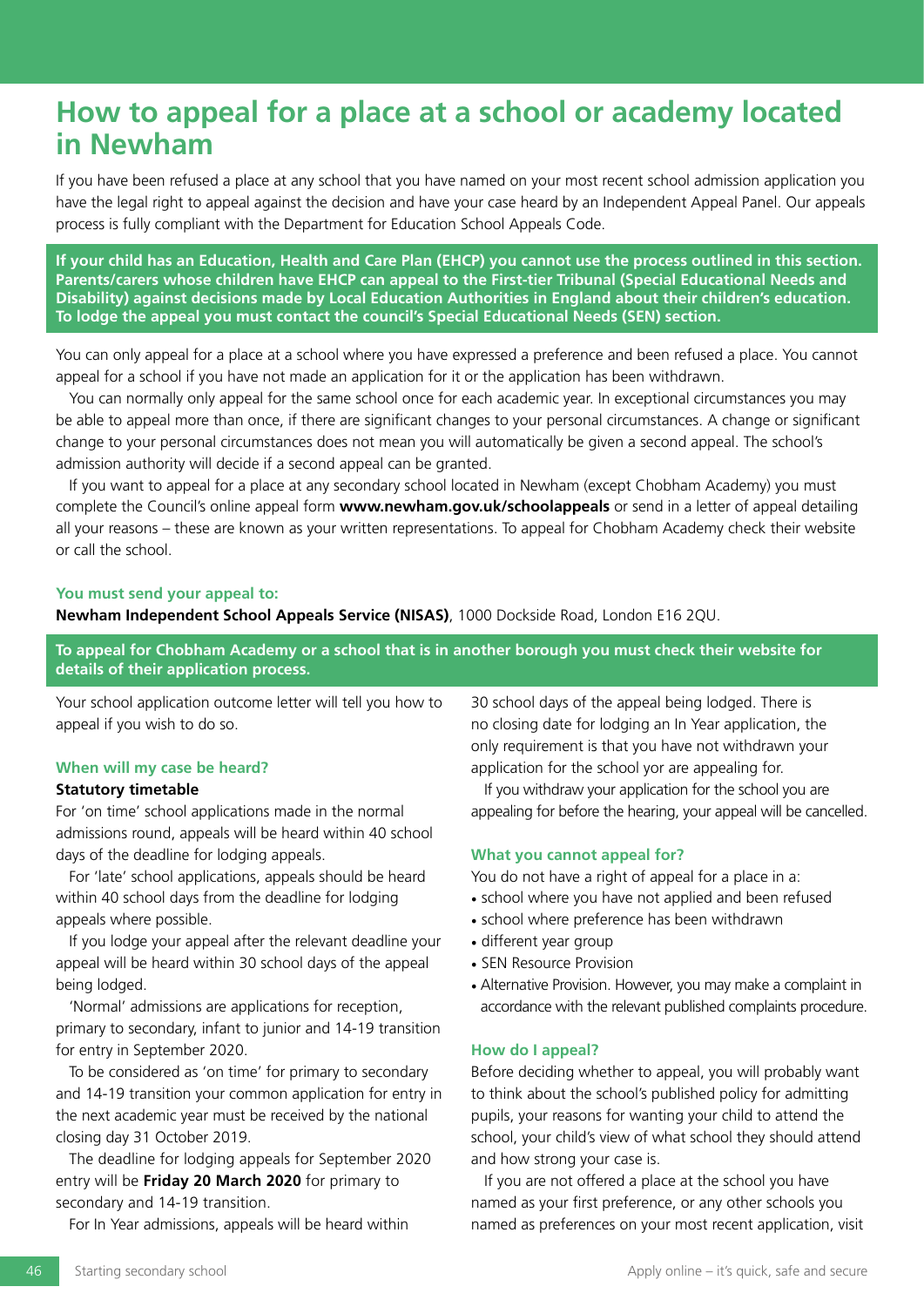## **www.newham.gov.uk/schoolappeals** or call **020 8430 2000** for details.

If you decide to proceed and lodge an appeal, upon receipt of your appeal, NISAS will send you an acknowledgement which will also outline the next steps.

### **What happens next?**

# **Ten working days before your hearing:**

You will receive a letter from NISAS who are independent of the admission authority, telling you where and when

your appeal will be heard. It will usually be during office hours at Newham Dockside, Newham Town Hall or another suitable venue.

You will also be sent a statement from the admission authority explaining why your child could not be offered a place at the school you are appealing for.

From when you lodge your appeal up to the day of the hearing you should be preparing your own case; this is known as your written representations. This should include any documents that can verify the facts, such as medical evidence.

**To be guaranteed for consideration by the Independent Panel you must submit any written representations for receipt by NISAS at least 24 hours before the hearing. Any new evidence received after this date or presented as oral (spoken) representations during the hearing may not be considered or may result in a fresh date being set before your hearing starts or an adjournment on the day.**

# **Who is present at an Independent Appeal Panel?**

The school's admission authority, or the clerk acting on behalf of the admission authority, must appoint an independent appeal panel that is comprised of a chair and at least two other panel members. In Newham the panel is made up of three independent people and our panels will consist of the following persons, with at least one from each category:

a) Lay people (someone without personal experience in the management of any school or provision of education in any school, except as a school governor or in another voluntary capacity);

b) people who have experience in education, who are acquainted with educational conditions in the local authority area.

Members of the panel will have no link to your child's current school or the school you are appealing for or any other school that forms part of your case.

If you know one of the panel members you must declare this to NISAS before the hearing starts, advising them of how you know them.

Admission authorities will ensure that panel members are independent and retain their independence for the duration of their service.

One of the panel members will be the chair. They are responsible for the conduct of the hearing including introducing the parties and explaining the roles of the clerk and the panel, explaining how the hearing will be conducted, and ensuring that the parties have sufficient opportunity to state their case.

Also in the room will be an independent clerk and the Admission Authority's Presenting Officer. The clerk's role is to provide an independent and impartial service. They will provide an independent source of advice (or to seek appropriate advice) on procedure and on admissions law; keep an accurate record of proceedings by taking detailed notes; and provide the parties with written notification of the panel's decision.

The Presenting Officer's role is to present the admission authority's decision not to admit the child and to provide detailed answers to any questions about the case being heard and about the school. In some cases where the local authority is presenting the case it may be necessary for the school to also attend but they will only answer questions.

At some appeals there may be an observer, who could be there for training purposes to ensure proceedings are being carried out correctly – they will play no part in the hearing.

### **What happens at the hearing?**

The hearing is quite informal. You are strongly advised to attend. You can take a friend or relative if you wish, but remember that the hearing is informal and legal representatives are rarely needed. A friend, relative or representative could be a locally elected politician, or an employee of the local authority, such as an educational social worker, SEN advisor or learning mentor, provided this will not lead to a conflict of interest. Admission authorities cannot allow an employee of the school you are appealing for or a member of the admission authority concerned to attend as your representative.

If it is not possible for you to attend, you may make your case in writing to be considered in your absence. If you do not attend, your case will be presented for you using your exact words from your written representations.

# **Multiple 'Group' Appeals**

Multiple appeals are when a number of appeals have been received in relation to the same school. Admission authorities **must** take all reasonable steps to ensure that multiple appeals for a school are heard by one panel with the same members. Where more than one panel has to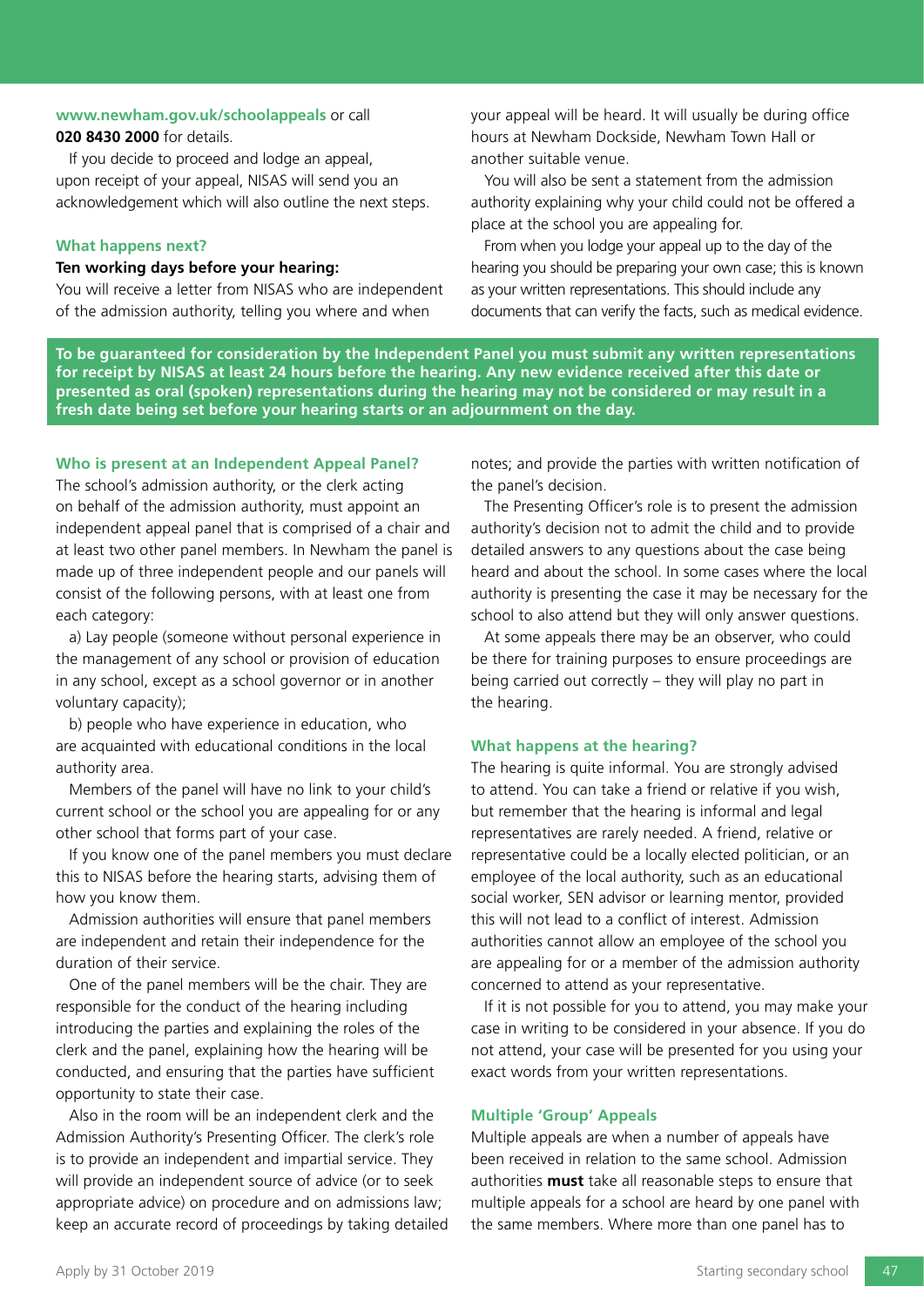consider appeals for the same school, each panel **must** make its own decision independently. A panel hearing multiple appeals **must not** make decisions on any of those appeals until all the appeals have been heard.

Multiple appeals may be heard either individually or in groups. Hearing multiple appeals individually means holding a series of consecutive appeal hearings. The panel **must** ensure that the presenting officer does not produce

new evidence in later appeals that was not presented in earlier appeals as this would mean that appellants whose cases were heard earlier in the process would not have the opportunity to consider and respond to the new evidence. If new evidence comes to light during the questioning of the presenting officer, the clerk **must** ensure that the panel considers what bearing that evidence may have on all appeals.

**The order of the hearing (non grouped appeals) is normally:**

- **1. Introductions.**
- **2. The chair of the appeal panel explains the process to you.**
- **3. The Presenting Officer from the admission authority explains why your child could not be admitted to that school.**
- **4. You have the opportunity to ask questions on the Admission Authority's statement to the officer from the parent, carer, friend or representative.**
- **5. You or your friend or representative explains why they think the child should be admitted to the school. You may give any evidence that may help your case.**
- **6. The Presenting Officer can ask you questions.**
- **7. The Presenting Officer from the admission authority will sum up their case.**
- **8. The panel members can ask questions at any time throughout the hearing.**
- **9. You are given the opportunity to sum up your case.**
- **10. If the Chair is happy that everyone has had an opportunity to sum up their case you and the Presenting Officer from the admission authority will be asked to leave.**
- **11. For group appeals the order of the hearing is the same but the Presenting Officer will state his case to a group of parents/carers all appealing for the same school, in the same year group. As a group you will then have an opportunity to question the Presenting Officer. All parties will hear the questions and the answers. Following this grouped stage each parent/carer will then have a private hearing where they present their own case.**

### **How does the panel make its decision?**

Apart from appeals to reception and Year 1 and 2 classes (see below), the panel has to go through a two-stage process:

**Stage 1:** The panel finds that the admission arrangements did not comply with admissions law or had not been correctly and impartially applied, and the child would have been offered a place if the arrangements had complied or had been correctly and impartially applied;

### **OR**

The panel finds that the admission of additional children would not prejudice the provision of efficient education or efficient use.

**Stage 2:** If the appeal panel is satisfied with the admission authority's case, it then looks at the case presented by the parent/carer.

The panel must balance the prejudice to the school against the appellant's case for the child to be admitted to the school. It must take into account the appellant's reasons for expressing a preference for the school, including what that school can offer the child that the allocated or other schools cannot. If the panel considers that the appellant's

case outweighs the prejudice to the school, it must uphold the appeal.

In multiple 'group' appeals, the panel must not compare the individual cases when deciding whether an appellant's case outweighs the prejudice to the school. However, where the panel finds there are more cases which outweigh prejudice than the school can admit, it must then compare the cases and uphold those with the strongest case for admission. Where a certain number of children could be admitted without causing prejudice, the panel must uphold the appeals of at least that number of children.

When multiple appeals are grouped, the presenting officer's case is usually heard in the presence of all the appellants at the beginning of the hearing (or sometimes at the start of each day when a hearing runs over a number of days). The appellants' cases are then heard individually without the presence of other appellants.

In multiple appeals where a number of children would have been offered a place and to admit that number would seriously prejudice the provision of efficient education or efficient use of resources, the panel must proceed to the second stage.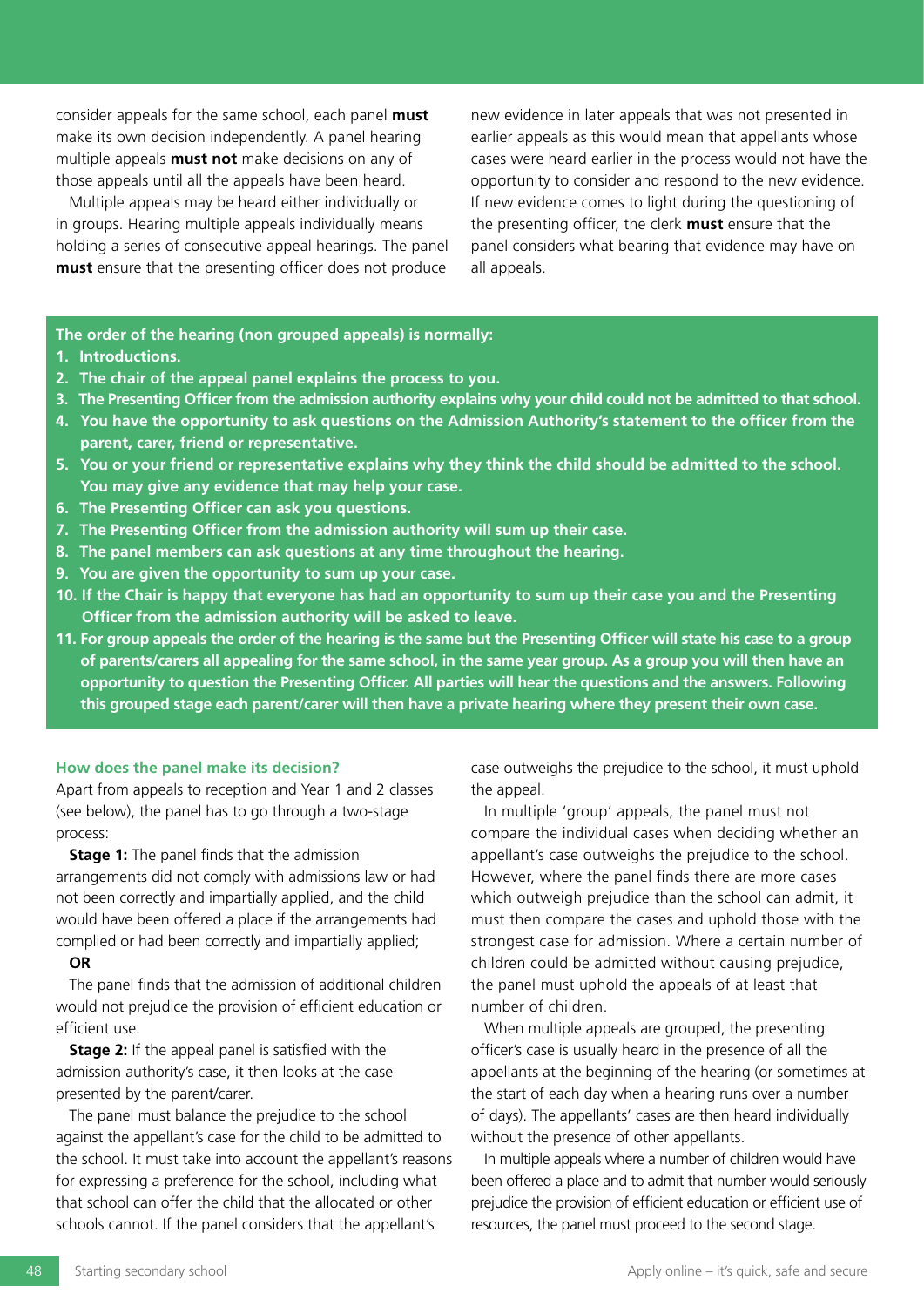The decision of the Independent Appeal Panel is binding on the admission authority.

However, if you feel that the correct procedures for your appeal were not followed, you may complain to Local Government Ombudsman in respect of maintained schools.

If the Ombudsman agrees with your complaint, they may make recommendations for a suitable remedy. For example, they may recommend that an appeal is reheard by a different panel and with a different clerk. The Ombudsman is not able to overturn the appeal panel's decision.

Appellants considering making a complaint can contact

**Local Government Ombudsman:** Call **0300 061 0614** Visit **www.lgo.org.uk**  Email **advice@lgo.org.uk** Write to them at: **Local Government Ombudsman PO Box 4771, Coventry CV4 0EH**

The Secretary of State cannot review or overturn an appeal decision relating to a maintained school. An appeal panel's decision can only be overturned by the courts where the appellant or admission authority is successful in applying for a judicial review of that decision.

# **Please note that the section below only applies to academies and free schools**

**Education Funding Agency** If you have appealed for a place at an academy located in Newham and you are concerned that the appeal did not comply with the Code or was set up incorrectly, and this affected the outcome of the appeal, you can complain to the Education Funding Agency (EFA) within six months of the date of the appeal hearing. The EFA will investigate the complaint on behalf of the Secretary of State if it considers there are sufficient grounds to do so.

You can submit your completed complaint form by email to:

**academyquestions@efa. education.gov.uk** or online at www.gov.uk/schoolsadmissions/complain-aboutthe-appeals-process

The Secretary of State for Education has no power to review the decisions of individual appeal panels.